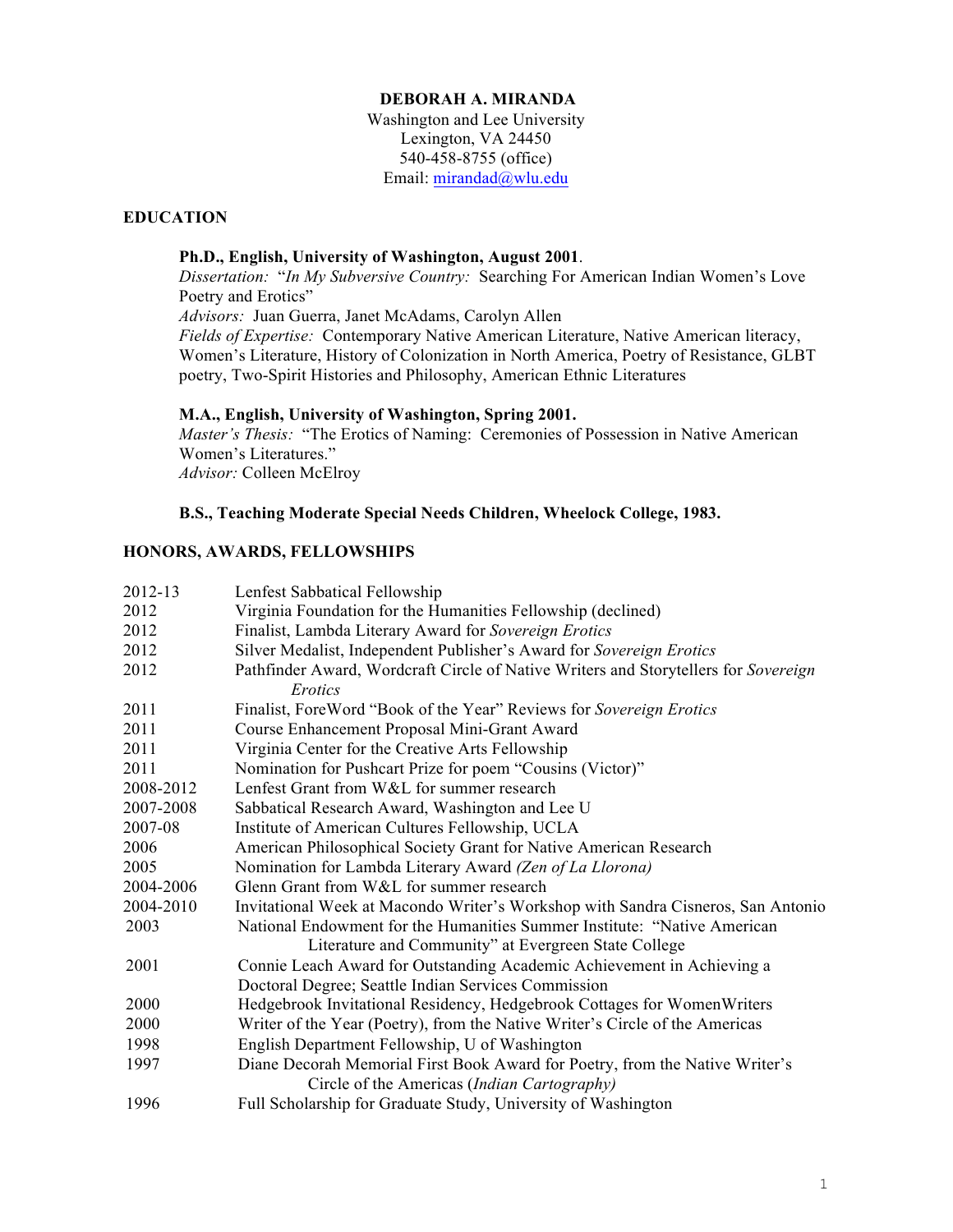## **TEACHING EXPERIENCE**

#### *Washington and Lee University*

**Associate Professor, English. Full-time. Fall 2004 - present.**

*Courses:* (partial list; see complete list in **Teaching** section) "Native American Women's Literatures," "Introduction to Native American Literatures," "Composition and the American Road Trip," "Beginning Poetry Writing," "Advanced Poetry Writing," "The Art of the Word: Writing and Housing Poetry [poetry and book arts]," "Writing the Memoir," "Poetry as Literature," "Women Writers of the Americas: the Testimonio," "Feminism and Women of Color," "American Ethnic Literature," "Word Warriors: Literature by Women of Color in the U.S.," "Native American Literature," "Chicano/a Literature."

### **Departmental and Divisional Service**

Chair, Glasgow Committee for Literary Events, 2011- 12 Member, Faculty Executive Committee, 2010-2012 Member, Shepherd Program Faculty-Student Advisory Committee, 2011-2014 Affilate Faculty, Latin American and Caribbean Studies, 2011-present Member, Graduate Fellowship Committee, 2009-2012 Member, Glasgow Committee for Literary Events, 2006-2010. Member, Committee for Inclusiveness, 2005-2008. Member, Women's Studies Advisory Committee, 2005-present. Member, LGBTQ Advisory Committee (ongoing) Member, Decade Interviews Committee, 2009 Speaker, Diversity Panel for First Year Students, 2007, 2008, 2011 Chair, Mahan Award Committee 2009 Co-planner (with Dr. Lesley Wheeler) for "A Native American Writer's Festival" in April 2005 at W&L, featuring Allison Hedge Coke (Huron/Cherokee), Janet McAdams (Creek), Ron Welburn (Assateague/African American), Karenne Wood (Monacan), and Linda Hogan (Chickasaw).

#### *Pacific Lutheran University*

## **Assistant Professor, English. Full-time. 2001-2004.**

*Courses:* "Seeing: a Survival Guide to the 21<sup>st</sup> Century," "Alternative Perspectives: Native American Women's Literatures," "Native American Short Fiction," "Women of Color in the U.S.," "Imaginative Writing—Beginning Poetry," "Poetry as Literature," "Writing the Autobiography," "American Ethnic Literature," "Senior Seminar, Literature. Leslie Marmon Silko: Reign of Death-Eye Dog," "Women Writers of the Americas: Literature of the Testimonio," "Senior Seminar, Women's Studies. A Road of Her Own: Politics of The Road Trip."

### **Departmental and Divisional Service**

Chair, Diversity in the Core Committee (2002-2003), Member, Women's Studies Committee (2001-2004), Member, Student Retention Committee (2001-2004), Member, Harmony GLBTQ club (2001-2004)

#### *University of Washington*

#### **Graduate Teaching Assistant 1997-2001**

*Courses:* "Native American Literatures of Resistance" "Reading Fiction: Road Trips" "Contemporary North American Native Women's Literatures" "English 104/105: American Educational Myths and American Ideas of Family (Expository Writing)" in the Educational Opportunity Program, 2-quarter sequence in composition. "Chicano/a Autobiography and Narratives of Identity," with Professor Juan C. Guerra. Assisted with lectures, lesson plans, grading. Spring 1997

# **ADMINISTRATIVE EXPERIENCE**

*Director, Educational Opportunity Writing Program*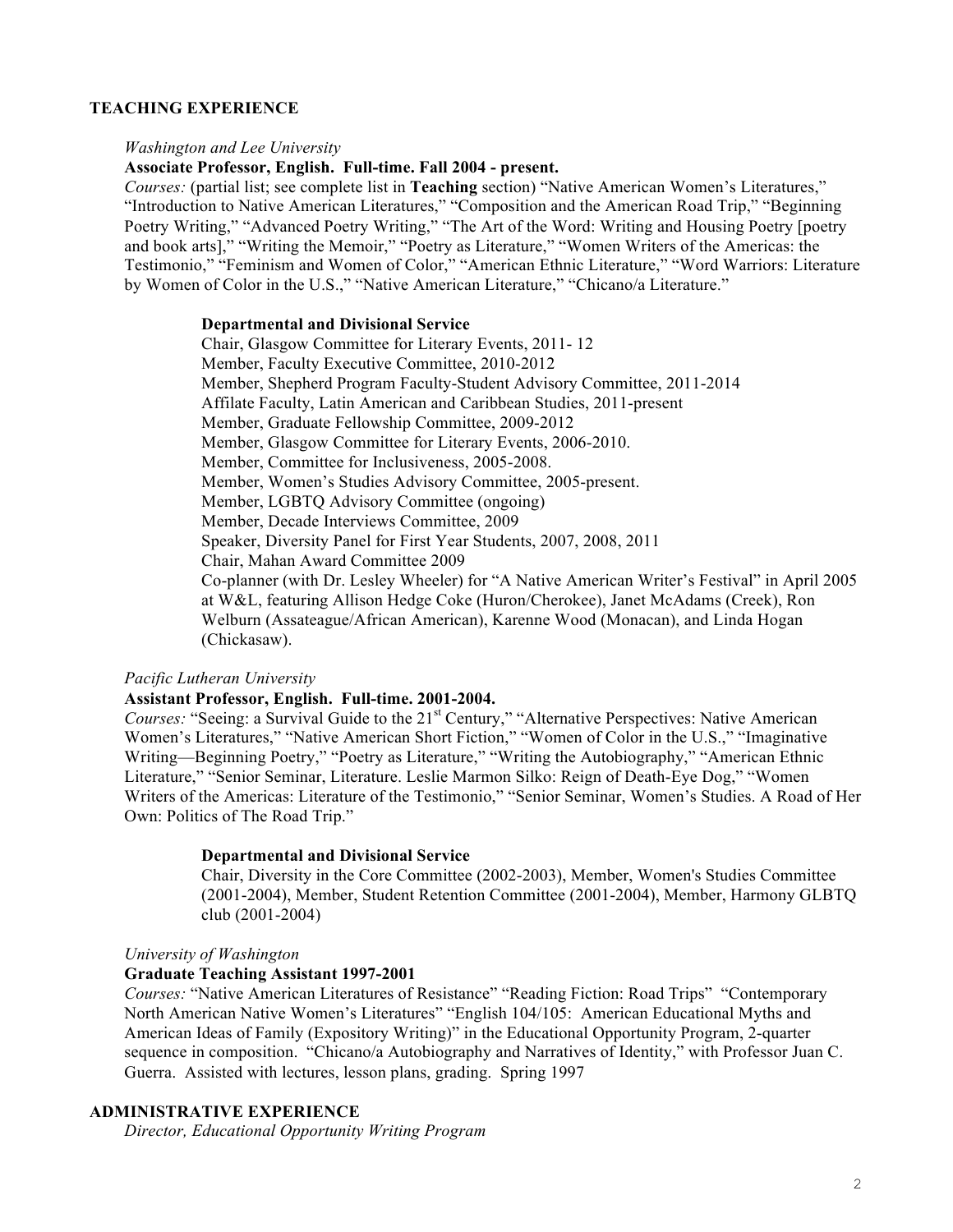A two-year appointment with responsibilities to train, supervise and support Teaching Assistants for the English 104/105 sequence (curriculum designed for first-generation, disadvantaged freshmen). In addition, the position requires communicating with and assisting the students' academic and personal counselors, staff and tutors at the Instructional Center, Student Athletic Services and Student Support Services; designing and tracking progress/problem reports; choosing textbooks; scoring entry essays for composition placement.

#### **PUBLICATIONS** *Books*

*Bad Indians: A Tribal Memoir.* Heyday Books, January 2013.

*Sovereign Erotics: An Anthology of Two-Spirit Writing.* Co-editor and contributor. U of Arizona 2011.

*The Hidden Stories of Isabel Meadows and other Lacunae of California Indian History,* under contract with U of Nebraska Press.

*Raised by Humans: Poems.* under submission.

*The Zen of La Llorona: poems.* Salt Publishing, 2005.

*Indian Cartography: poems.* Greenfield Review Press, 1999.

### *Articles*

"Extermination of the Joyas: Gendercide in Spanish California." In *Transgender Studies Reader II,* ed. by Susan Stryker and Aren Aizura. Forthcoming from Routledge, 2013.

"*Windtalkers*: Ugh!" Movie Review. LeAnne Howe, Harvey Markowitz, and Denise K. Cummings, Eds*. Seeing Red: American Indians, Pixeled Skins.* Forthcoming from Michigan State University Press, 2011.

"Bibliography for Faculty of Color and Their Allies," http://wiki.mla.org/index.php/Resources\_for\_Faculty\_of\_Color\_Wiki

"'Saying the Padre Had Grabbed Her': Rape is the Weapon, Story is the Cure" in Special Issue of *Inter/texts* on Gender, Culture, and Literature in Indigenous North America. Fall 2010. Ed. Laura Beard and Kathryn Shanley.

"Extermination of the Joyas: Gendercide in Spanish California" in *The Gay and Lesbian Quarterly* 16.1-2. January 2010. Ed. Daniel Heath Justice. Duke University Press.

"A Gynostemic Revolution: Some Thoughts About Orchids, *Gardens in the Dunes,* and the Indigenous Erotic at Work" in *Leslie Marmon Silko's Gardens in the Dunes: a Casebook* ed. by Laura Coltelli. Edizioni Plus (Pisa University Press). February 2007.

"Teaching on Stolen Ground." *Placing the Academy: Essays on Landscape and Academic Identity.* ed. by Rona Kaufman and Jennifer Sinor. Logan: Utah State University Press, 2007.

*A Broken Flute: Healing from Misrepresentation.* Alta Mira Press, 2006. Introduction and six reviews of children's books dealing with Native characters or issues.

"Dildos, Hummingbirds and Driving Her Crazy: Searching for American Indian Women's Love Poetry and Erotics."in *Towards a Native American Women's Studies: Critical/Creative Representations.* Edited by Ines Hernandez-Avila. Alta Mira Press, 2005.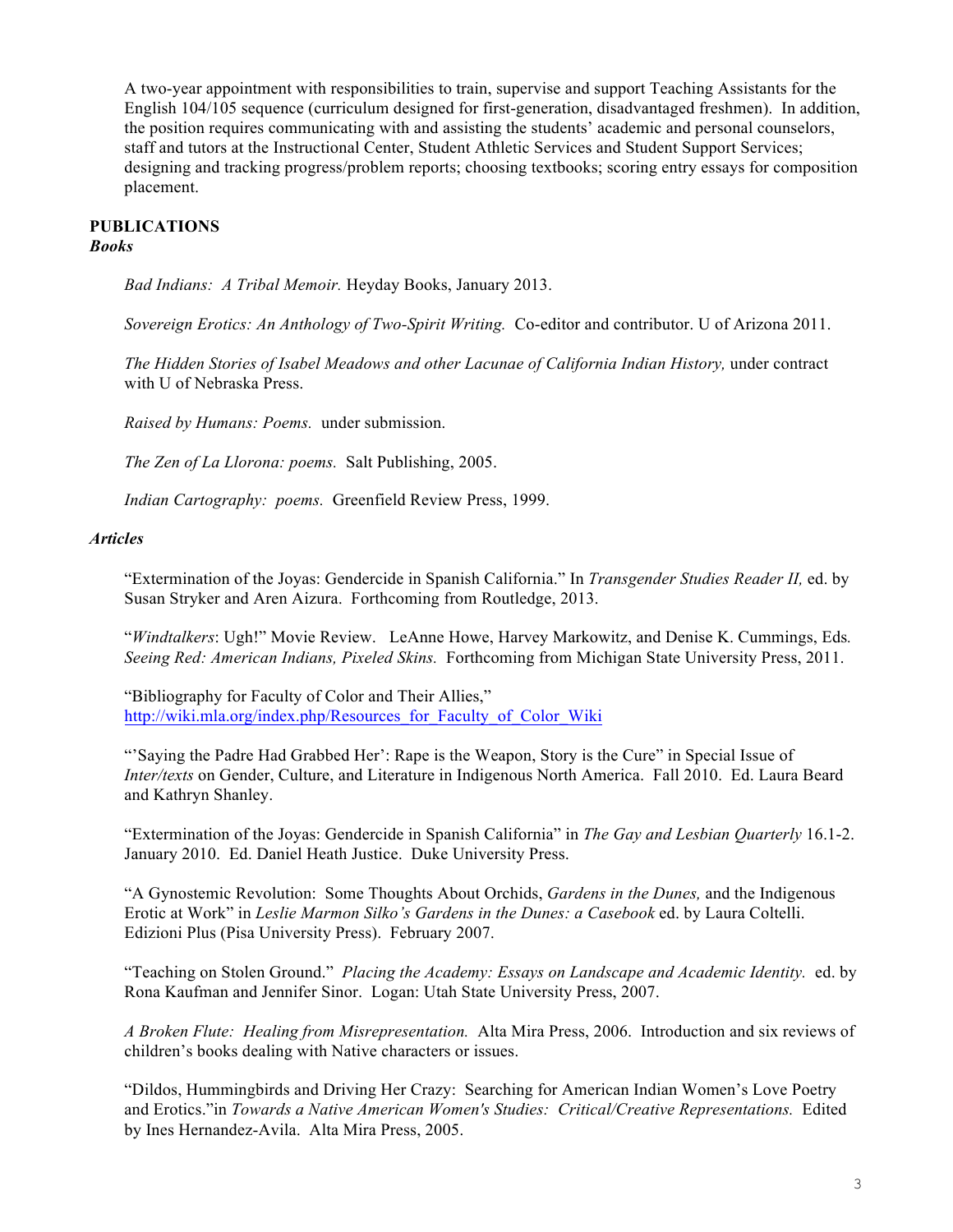"Nomadic Tongues: American Indian Writers." *Shenandoah.* Introduction to the special Native American portfolio issue. Ed. by R.T. Smith. v. 54 no. 3, 2004.

"What's Wrong With a Little Fantasy? Storytelling from the (still) Ivory Tower." *American Indian Quarterly Special Issue on Native Americans in the Academy.* vol. 27, no. 1 & 2. 2004. Ed. by Devon Mihesuah.

"Like Melody or Witchcraft: Literature as Empowerment." *American Indian Quarterly*, vol 28, no 1 & 2. 2004. Ed. by Devon Mihesuah.

"What's Wrong With a Little Fantasy? Storytelling from the (still) Ivory Tower." *This Bridge We Call Home: Radical Visions for Transformation.* Edited by Gloria Anzaldua and AnaLouise Keating, forward by Cherrie Moraga. Routledge, 2002.

"Footnoting Heresy." with AnaLouise Keating. *This Bridge We Call Home: Radical Visions for Transformation*. Edited by Gloria Anzaldua and AnaLouise Keating, forward by Cherrie Moraga. 2002.

"Dildos, Hummingbirds and Driving Her Crazy: Searching for American Indian Women's Love Poetry and Erotics." *Frontiers.* Edited by Ines Hernandez-Avila. 2002.

*"A String of Textbooks:* Artifacts of Composition Pedagogy in Indian Boarding Schools." *The Journal of Teaching Writing.* Vol. 16.2, Fall 2000.

"Fiction Posing as Truth: A Critical Review of Ann Rinaldi's *My Heart is on the Ground: The Diary of Nannie Little Rose, a Sioux Girl."* Co-authored with Atleo, Caldwell, Landis, Mendoza, Reese, Rose, Slapin and Smith. *Re-thinking Schools: An Urban Education Journal* (Summer 1999); also published in *Multicultural Review* (September 1999, Vol. 8, No. 3) and on the Oyate website <ovate.org>.

"Silver." Personal essay. *Women: Images and Realities – A Multicultural Anthology.* [essay] edited by Nancy Schniedewind, Amy Kesselman and Lily D. McNair, Mayfield Publishing Company, 1999. First printed in *Bad Girls/Good Girls: Women, Sex and Power in the Nineties.* edited by Nan Bauer Maglin and Donna Perry, Editors, Rutgers University Press, 1998.

"Work to Do." Essay. *Raven Chronicles.* April 1997. Also online at http://www.ravenchronicles.org/raven/rvback/issues/0497/babapr97/gift1.html

"Lunatic or Lover/Madman or Shaman: the Role of the Poet in Contemporary Culture(s)". Essay. *Raven Chronicles.* March 1997. Also online at http://www.ravenchronicles.org/raven/rvback/issues/0397/forum/mar97/forum1.html

## *Poetry (Anthologies)*

*Women Write Resistance: Poets Resist Gender Violence* (Blue Light Press, 2013)

*En esa redonda nación de sangre: Poesía indígena estadounidense contemporánea*, edited by Victor Rodriguez and Katherine Hedeen]. Introduction by Janet McAdams. Mexico: La Cabra-CONACULTA, 2011.

*Sing: Poetry of the Indigenous Americas.* Ed. by Allison Hedge Coke. U of Arizona Press, 2011.

*A Bird Black As the Sun: California Poets on Crows and Ravens,* Green Poets Press, 2011.

*Ecopoetry: A Contemporary American Anthology*, forthcoming from Trinity UP, 2012.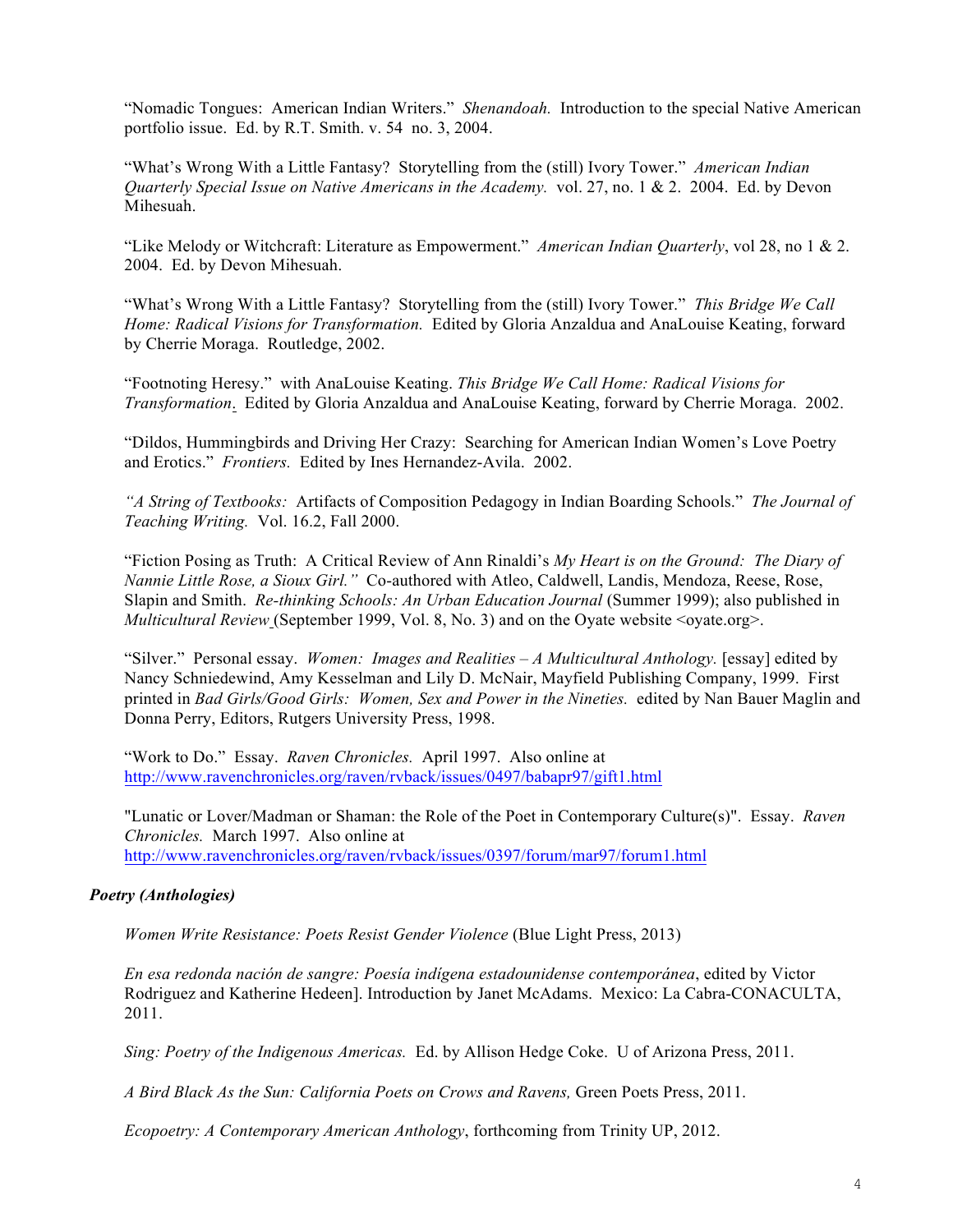*Spring Salmon, Hurry to Me*. ed. by Margaret Dubin and Kim Hogeland. Heyday Books, 2008.

*Aunt Lute Anthology of U.S. Women Writers, Volume 2.* ed. by Lisa Marie Hogeland, Shay Brawn. Aunt Lute Books, 2007.

*California Dreams and Realities: Readings for Critical Thinkers and Writers.* Third edition. Bedford/St. Martin's. December 2004.

*A Fierce Brightness: Twenty-five Years of Women's Poetry in Calyx.* edited by Beverly McFarland. Calyx, Fall 2002.

*The Dirt is Red Here: Contemporary Native California Poetry and Art.* ed. Malcolm Margolin. Hey Day Books, 2002.

*Through the Eye of the Deer: Contemporary Animal Poems and Stories by American Indian Women.* edited by Carolyn Dunn and Carol Comfort. Aunt Lute Books, 2000.

*Wild Song: Poems of the Natural World.* edited by John Daniel, University of Georgia Press, 1997.

*Durable Breath.* edited by John Smelcer, D.L. Birchfield, Editors, Salmon Run Press, 1996.

### *Literary Journals (poems/essays)*

*Platte Valley Review.* "Honey" "Quickening" "Raised By Humans." Vol. 32, Issue 2, 2011.

*Natural Bridge Literary Journal.* "Eating a Mountain." 2011.

*Yellow Medicine Review.* "Cousins (for Victor)." Fall 2010.

*Native Literatures: Generations.* Vol. 2 Volume 1, Issue 2. "Jacinta's Medicine," "Four Stories About Home," "Genealogy of Violence," "The End of the World," "Four Things You Can Do With Your Chart for Quantum of Indian Blood." Summer 2010.

*Sentence: A Journal of Prose Poetics.* January 2010.

*News from Native California.* Winter 2009. "A Tale of Two Sisters: Language Acquisition" (essay) and "Tehayapami Achiska (Giving Praise)" (poem in Esselen).

*Yellow Medicine Review*. "Novena to Bad Indians," "Soledad," "My Mission Glossary," "Lies My Ancestors Told For Me," Fall 2008. Guest editor Keff Kenner.

*Ahani: Indigenous American Poetry Anthology.* Eric Dickey and Joseph Krause, Ed. Oregon State University. Corvallis, OR. December 2006/January 2007. Poem: "Ishi at Large." Essay: "A California Indian in the Philadelphia Airport."

Others:

*Association for Studies in American Indian Literature (ASAIL), Bellingham Review, Bellowing Ark, Bricolage, Callaloo, Calyx, The Cimarron Review, News from Native California, Poets On, Raven Chronicles, Snake Nation Review, Southern California Quarterly, Studies in American Indian Literatures, Weber Studies: An Interdisciplinary Humanities Journal, West Wind Review, Woman's Journal, Wilderness*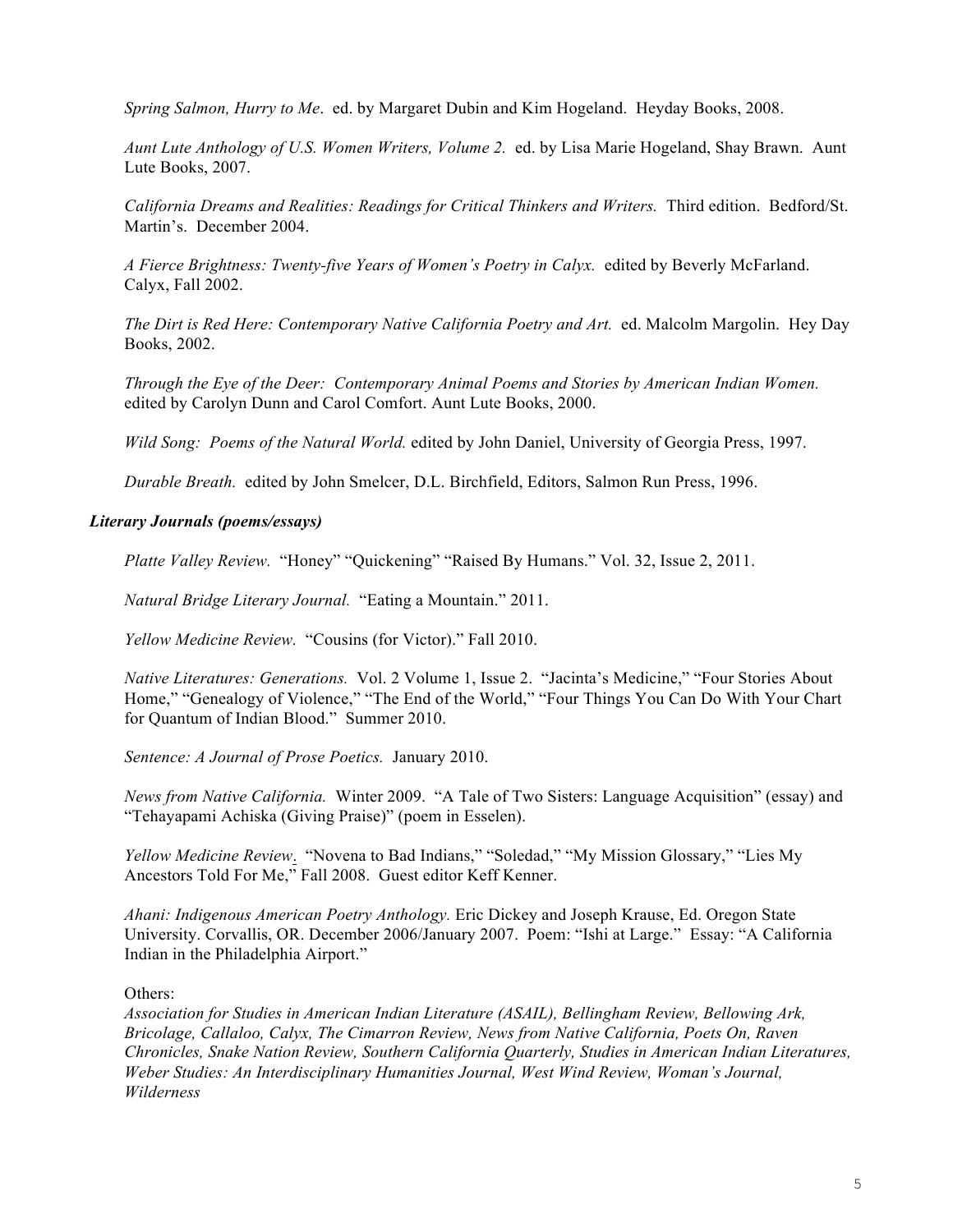### *Online Publications*

"Advice from La Llorona," "Love Poem to a Butch Woman," "Old Territory. New Maps." and "Our Lady of Perpetual Loss," at Poetry Foundation, http://www.poetryfoundation.org/bio/deborah-a-miranda

### *Interviews by Deborah*

"I Don't Speak the Language that has the Sentences: An Interview with Paula Gunn Allen." *Sojourner: The Women's Forum.* February 1999, Vol. 24, No. 2.

### *Interviews Given by Deborah*

Two-Spirit Week 2012: Interview with Deborah Miranda. http://blackcoffeepoet.com/2012/06/27/twospirit-week-2012-interviews-with-deborah-miranda-louis-cruz-and-doe-obrien/

## *Book Reviews*

Review of *Sovereign Bones,* ed. by Eric Gansworth. *American Indian Culture and Research Journal.* Vol 32, No. 2. 2008.

*A Broken Flute: Healing from Misrepresentation.* Alta Mira Press, 2005. Introduction and six reviews of children's books dealing with Native characters or issues.

"A Strong Woman Pursuing Her God: Linda Hogan's *Power*." *Sojourner: The Women's Forum.* November 2000.

"Fiction Posing as Truth: A Critical Review of Ann Rinaldi's *My Heart is on the Ground: The Diary of Nannie Little Rose, a Sioux Girl."* Co-authored with Atleo, Caldwell, Landis, Mendoza, Reese, Rose, Slapin and Smith. *Re-thinking Schools: An Urban Education Journal* (Summer 1999); also published in *Multicultural Review* (September 1999, Vol. 8, No. 3) and on the Oyate website <ovate.org>.

"Paula Gunn Allen's *Off the Reservation.*" *Sojourner: The Women's Forum.* February 1999, Vol. 24, No. 2.

"Why I Can't Read Wallace Stegner and Other Essays: A Tribal Voice, by Elizabeth Cook Lynn." *Sojourner: The Women's Forum*. January 1997, Vol. 22, No. 5.

"Yellow Woman and a Beauty of the Spirit, by Leslie Marmon Silko." *Sojourner: The Women's Forum.*  November 1996, Vol. 2, No. 93.

#### *Academic Presentations*

May 2012. Featured Speaker. "Queering the Missionary Position: Sexual Outlaws in the California Indian Testimonio of Isabel Meadows," at Queer Practices, Places, Lives Conference, Ohio State University.

February 2012. Panelist. AWP Conference. "Politics, Identity and the Creative Writing Classroom" and "Queer Poets of Color on Craft: The Art of Decolonization."

January 2012. Chair. MLA panel, "The Faces Behind the Statistics."

October 2011. Panelist. California Indian Conference.

May 2011. Keynote Speaker, "California Indian Survivance: History, Landscapes and Sovereignty" at UC Santa Cruz.

March 2011. Panelist, "What We Talk About When We Talk About Revision," with R.T. Smith and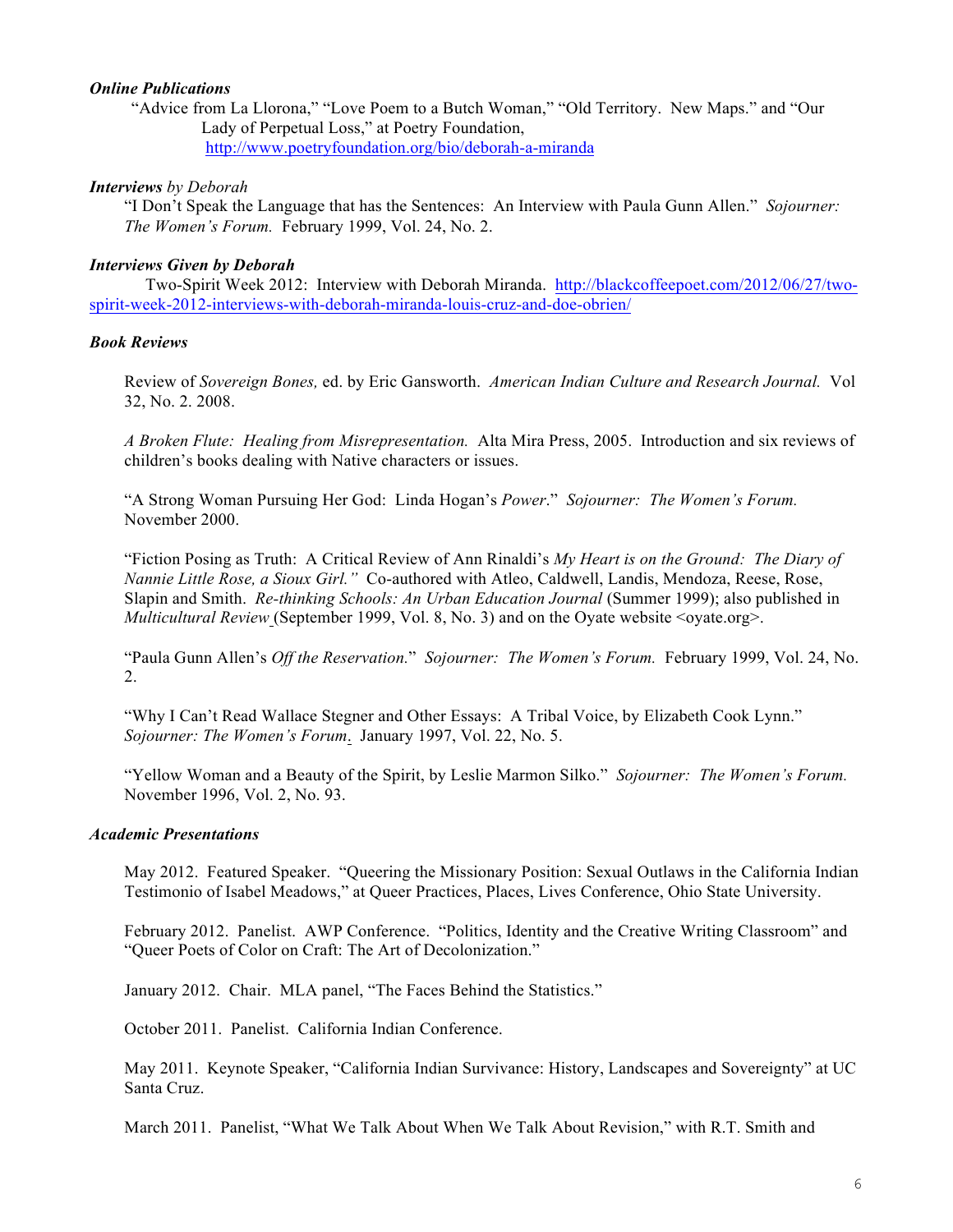Jasmin Darznik. Washington and Lee U Writer-in-Residence Program.

March 2011. Guest Panelist, International Women's Month Conference, Bard College, MA.

February 2011. Panelist. "Multi-Genre, Multi-Media: Creating a California Indian Memoir." AWP Conference, Washington D.C.

January 7, 2011. MLA in Los Angeles. "Indigenous Knowing, Learning and Teaching."

November 5-6, 2010. Panelist. El Mundo Zurdo, An International Conference on the Life And Work of Gloria E. Anzaldua. "A Future History of My Tribe: Mestiza Nation."

October 14, 2010. Guest Speaker. "'Unruly and Discordant Texts:' Ethnographic Field Notes as Survival Guide for Native American Women," lecture for Engaged Citizen Common Experience program, U of Illinois/Springfield.

May 10, 2010. Guest speaker, Wendy Orrison's "Women's Health" class at W&L, to discuss the realities of being out, lesbian and professional in a small town as that relates to intellectual and emotional health.

March 2010. Guest Speaker, Women's Studies Institute program for Women's History Month at U of Texas, San Antonio. (UTSA funding) Paper: "Unruly and Discordant Texts: Ethnographic Notes as Survival Guide for California Native Women."

March 2010. Panelist. "In a Place of Bones: Indigenous Place-Based Writing." AWP Conference, Denver.

October 21-23, 2009. Plenary speaker, Society for the Study of American Women's Writing, Philadelphia PA ("Bad Indians: A Tribal Memoir") and panelist, ("Indigenous Women's Aesthetics)."

Fall 2008. Guest Speaker, Christopher Gavaler's Fiction Writing Class, Washington and Lee U.

Chavis Lecturer at Washington and Lee University, Fall 2008.

December 29, 2008. Panelist. Modern Language Association, San Francisco CA. "Indigenous People and Gender," with paper titled "Extermination of the Joyas: Gendercide in Spanish California."

March 1, 2007. Panelist. Associated Writer's Program, Atlanta GA. "Native American Literature in the Creative Writing Classroom."

March 2, 2007. Panelist. Associated Writer's Program, Atlanta GA. "Poets, Scholars, Women" moderated by Lesley Wheeler.

October 26, 2007. Panelist. Native American Conference and Gathering, UC Davis, CA. "California Indian Writing: Yours, Mine, Ours."

March 8, 2007. Speaker. "What's Up With English? The Art of the Praise Poem." Brown bag talk about reading and writing poems of praise.

November 14, 2006. Speaker, "The Light from Carrisa Plains: Re-inventing California Indian Identity after Genocide" for W&L's English Department luncheon series *What's Up With English*.

September 26, 2006. Co-speaker, "Children's Literatures" for W&L's English Department luncheon series *What's Up With English*. With Suzanne Keen.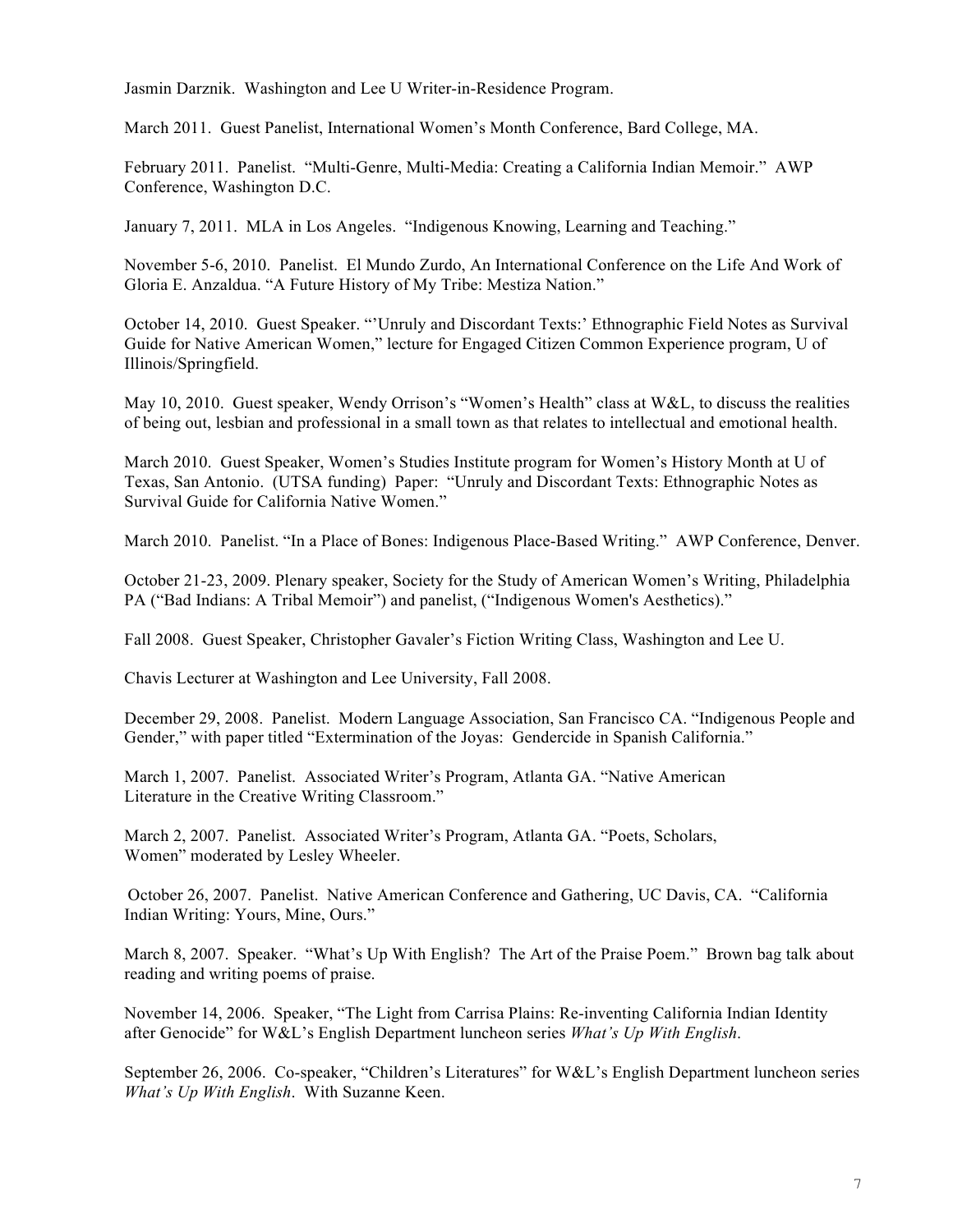November 10, 2005. Speaker, "How We Say the 'F' Word in Indian Country: Feminism and Indigenous Women" at the Washington and Lee Women's Studies Symposium.

November 15, 2005. Speaker, "Indigenous Women and Feminism in Literature" for W&L's English Department luncheon series *What's Up With English*, in conjunction with Women's Studies.

September 17, 2004. Panelist, "Queer October Symposium" at Johns Hopkins University. See article in JHU Newsletter at *http://www.jhunewsletter.com/vnews/display.v/ART/2004/09/17/414a3836cdbec* March 22, 2005. Panelist. "Healing Through the Erotic" panel at the Native American Literature Conference, Mystic Lake MN.

April 15, 2004. Panelist and Chair. "Orchid is an Idea: Gender and Indigeneity in Silko's *Gardens in the Dunes"* at the Native American Literature Conference, Mystic Lake.

March 23, 2003. Panelist. "Erotics, Erotics Everywhere, & Not a Drop in Print: Searching for Native Women's Love Poetry" at the Native American Literature Conference, Mystic Lake.

February 2003. Workshop leader. "Sweetgrass, Cedar, Tobacco and Sage: Integrating Diversity into the Classroom," with Dr. Kathlyn Breazeale at Diversity Partnership Institute, Tacoma WA.

December 2002. Panelist and Chair. "Toward an Indigenous Erotics: A Meteorite in the Master's House" at the MLA, New York.

February 12, 2002. Panelist. "Dildos, Hummingbirds and Driving Her Crazy: Towards an Indigenous Erotics" at the SW Texas PCA/ACA Regional Conference**.**

February 13, 2002. Panelist. "Skinwalkers in American Literature: or, The Irredeemable Captivity Narrative" at the SW Texas PCA/ACA 2002 Regional Conference, Albuquerque, NM.

December 1998. Panelist. "Histories of Possession: Naming the Erotic in Minority Women's Literatures, a comparison of the uses of names in Louise Erdrich and Julie Dash." December 1998. MLA Conference, San Francisco, CA.

November 1998. Panelist. "*In My Subversive Country:* The Erotics of History and Invisibility in Native Women's Love Poetry." National American Studies Conference, Seattle WA.

April 1998. Panelist. "*I Don't Speak the Language that Has the Sentences:* Creating a North American Indian Narrative Identity in the Enemy's Language." Narrative Voices Graduate Student Conference, University of Washington.

### **ADDITIONAL CONFERENCE ACTIVITIES**

2009. Attendee. Associated Writers Program Conference, Chicago.

2006. Panelist, Associated Writers Program Conference, Austin.

December 2008. Reader and organizer, "Storytelling from Native California" at Modern Language Association Conference in San Francisco, along with Pit River elder Darryl Babe Wilson.

April 22, 2004. Intro speaker and Q&A facilitator for NCUR session on Multi-Cultural Literature at Washington and Lee University.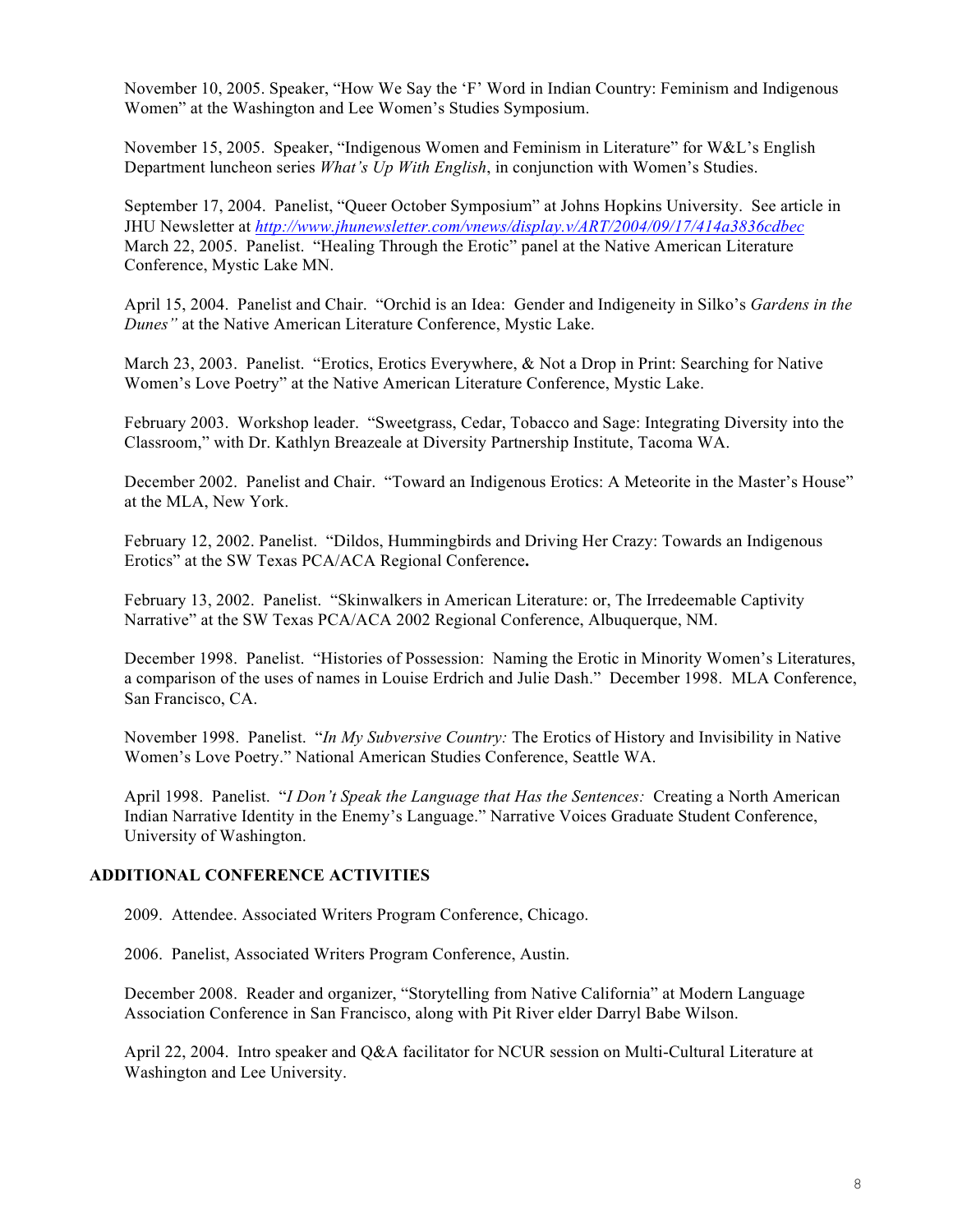December 2003. Presider & Organizer for the MLA/ASAIL program, "Art and Literature from Native California" featuring Greg Sarris, L. Frank Manriquez, Sylvia Ross, and Deborah Miranda at MLA San Diego.

2002. Attendee at Returning the Gift: A Native Writer's Conference, Tacoma WA.

November 2000. Guest Speaker/Visiting Poet, Aquinas College Contemporary Writer's Series, Michigan.

November 2000. Guest Speaker, World Religions Conference 2000, "Native American Prayer," Grand Rapids, Michigan.

December 1998. Reader. MLA. "Northwest Native American Women Poets Reading," with Gloria Bird and Nora Marks Dauenhauer, San Francisco CA.

December 1998. Chair. MLA panel for American Names Society, "Name Functions: As Tropes, as Icons," San Francisco CA.

## **MEDIA/ART INSTALLATION/PERFORMANCE**

"Cedars," a stage play created by combining poetry of Native writers; premiered in Seattle 2002, now being staged by Mirage Theater Company in New York in 2012. Contributed two poems.

"Sing Me Your Story, Dance Me Home: Art and Poetry from native California." Traveling exhibit tour organized by the California Exhibition Resources Alliance. Contributed poem and audio. 2009-2012.

UCLA AIC 2007 Awardees Interviews, online at http://164.67.141.39:8080/ramgen/iac/miranda.smil

Australian Broadcasting Corporation: Poetica Poetry Series, aired 5/8/04.

Australian Broadcasting Corporation: Poetica Poetry Series, aired 9/27/03.

*KUOW-FM "Writers at Bumbershoot"* aired 9/01.

### **GUEST LECTURER/POETRY READINGS**

Reader, "Ancestors: A Queer Writers of Color Reading," March 1, 2012, Center on Halsted, Chicago. Reader, "Sovereign Erotics Book Release," January 5, 2012. The Vera Project. Seattle, WA. Reader, "Fall for the Book," sponsored by George Mason U, Fall 2011, Washington D.C. Keynote Speaker, UC Santa Cruz, May 2011. Guest Lecturer, University of Illinois/Springfield, October 2010 Guest Lecturer, Willamette University, Salem OR, April 2009 Guest Lecturer, Oregon State University, Corvallis OR, April 2009 Guest Lecturer, Seattle University, April 2009 Guest Lecturer, UC Santa Cruz CA, May 2009 Response to Christopher Cartwell play *Nebraska Dispatches*, Washington and Lee, January 2009. Guest Lecturer, Colby College, Maine. March 19, 2008. Guest Reader, University of California at Long Beach. March 26, 2008. AWP Indigenous Women Poets reading to Benefit Paula Gunn Allen, Charis Books, Atlanta GA., 2007. Poetry & Community: Open Mic Reading & Music with Members of the Washington and Lee University & Rockbridge communities. March 15, 2007. Melanie Almeder & Deborah Miranda: Reading & Book Signing at Books & Co., Lexington VA. April 26, 2007. Harvest of Writers Reading, W&L, 2005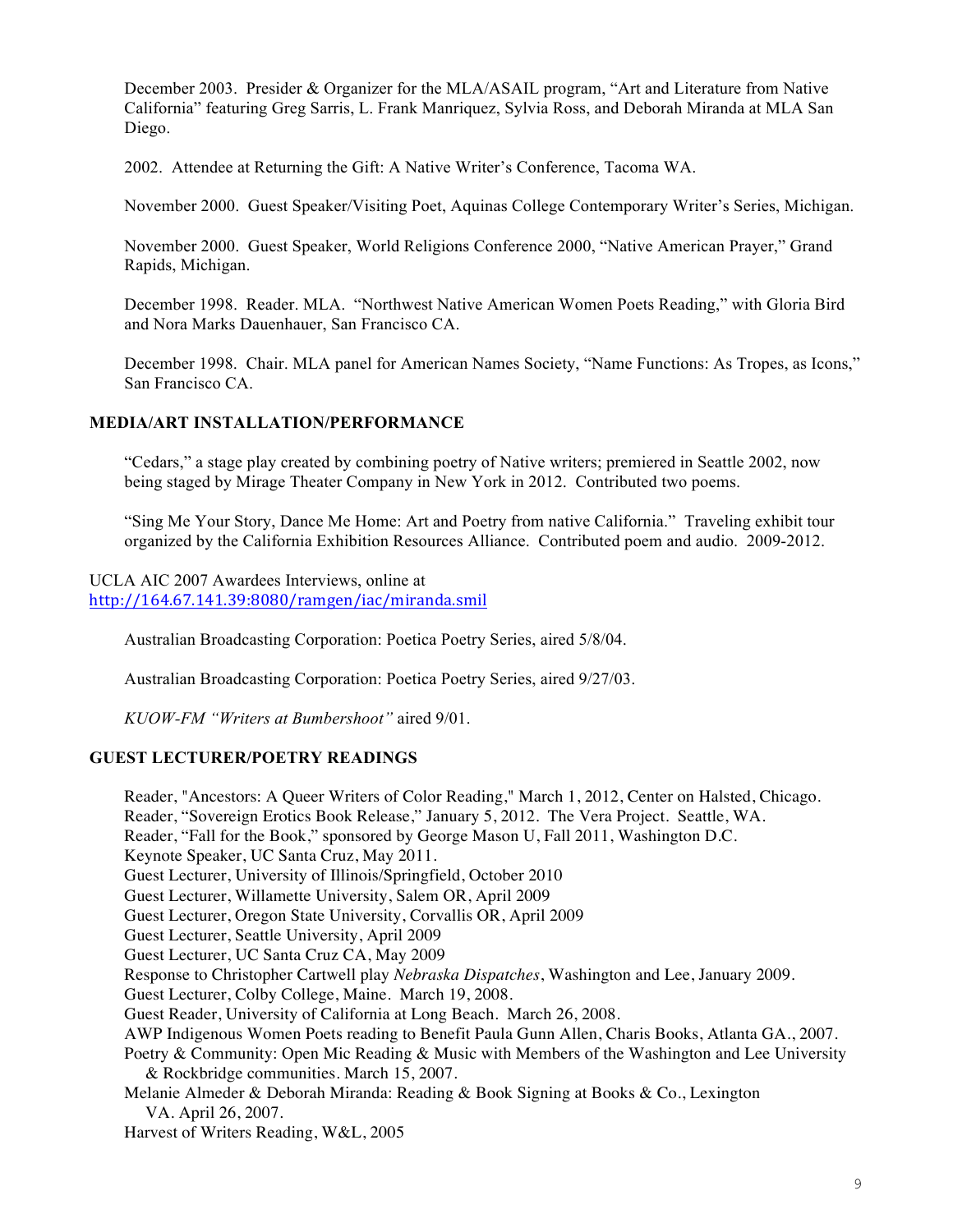Coming Out Week Celebrational Poetry Reading, Hollins U, Roanoke VA 2005 Elliott Bay Books, featured reader. Seattle WA 6/2005 Streetlight Reading Series, Charlottesville VA, 10/2004 Macondo Writer's Festival, Esperanza Center. San Antonio TX, 8/2004 Poetry Reading at PLU Nursing Conference, "Exploring Transformational Pedagogies." 5/03 Puget Sound Poetry Connection featured reader, Tacoma WA, 11/2003 Poetry reading and lecture at Texas Women's University, 2003 Poetry reading and lecture at Texas A & M University, 2003 *This Bridge We Call Home* reading with AnaLouise Keating and Kimberly Roppolo, Texas A&M University, 2003 *This Bridge We Call Home* reading with Chrystos, Diana Courvant, Kimberley Springer at In Other Words Books, Portland OR 2003 *A Fierce Brightness: 25 years of poetry in Calyx* reading at the University Bookstore, Seattle. 4/2003 Poets Against the War Reading, PLU 2003 Poets for Peace Reading, PLU 2003. Queer Artists & Poets for Peace Performance. Seattle GLBT Center, Seattle WA 4/03 Barbara Cameron Memorial Benefit; Lesbian Resource Center, Seattle WA 2002 with Chrystos and Qwo Li Driskell. Seattle Spit Birthday Bash, with Chrystos. Wildrose, Seattle WA 2002 UWT Keystone Theatre's Lumino City Poetry Reading, with Philip Red Eagle and Arthur Tulee, 7/2002 Many Peoples, One Nation Pow Wow Featured Reader and Speaker, San Juan Bautista CA 7/02 Indigenous Women and Feminism Conference, with Janice Gould. Kenyon College, Ohio 2002 Many Peoples, One Nation Pow Wow, San Juan Bautista, CA 2002 Diversity Center Poetry Reading with Margo Solod, PLU, 2001 Native Poets Reading with Lee Francis and Kimberly Roppolo, SW/TX APA Convention, Albuquerque, NM 2002 Bumbershoot Arts Festival, with LeAnne Howe, Janice Gould & Anita Endrezze, Seattle WA 2001 Aquinas College: Contemporary Writers Series, Grand Rapids MI 2000 Indigenous Writers Benefit for Big Mountain, Olympia WA 1999 University Bookstore, Seattle WA, 1999 Watermark Books, Anacortes WA 1999 Kent Canterbury Faire, Kent, WA 1993 and 1999 Distinguished Artist Series, Tacoma WA 1996, 1999 Power of Language Series, Borders Books, Federal Way WA, 1997 National Indian Education Conference, Puyallup WA 1997 Bumbershoot Arts Festival, Intiman Theatre, Seattle WA 1996 Romance of the Land, Bellevue Arts Museum Reading Series, 1996 Tacoma First Night Celebration, 1996 Green River College Readers Series, Auburn WA 1996 Salmon Homecoming Days Powwow, Seattle WA 1995 Red & Black Books, Seattle WA 1995 Barnes & Noble Poetry Series, Federal Way WA, 1995 and 1996

## **PROFESSIONAL AFFILIATIONS**

Member, Associated Writers Program Member, MLA Committee for Literature by People of Color (2008-11). MLA Division of American Indian Literatures (Chair 2008), 2005 - 2008 Member, Association for the Study of American Indian Literatures (ASAIL) Member, Modern Language Association Member, Sandra Cisneros' Macondo Writer's Workshop, 2004-present

## **EDITING EXPERIENCE**